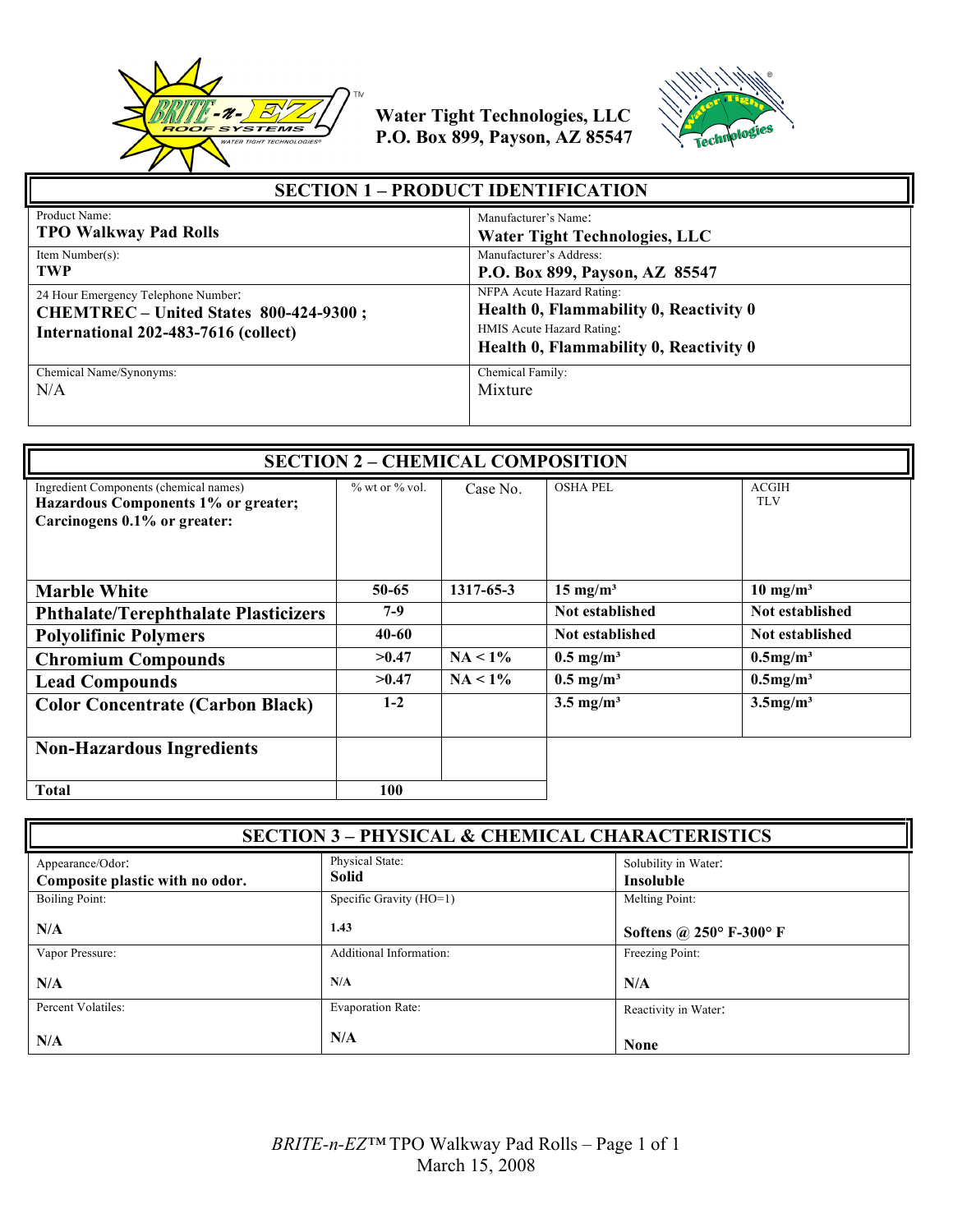



| <b>SECTION 4- FIRE &amp; EXPLOSION HAZARD DATA</b>                                                               |                                                                 |  |
|------------------------------------------------------------------------------------------------------------------|-----------------------------------------------------------------|--|
| Flash Point:                                                                                                     | Flammable Limits (in air):                                      |  |
| N/A                                                                                                              | LEL: N/A UEL: N/A                                               |  |
| Extinguishing Media:                                                                                             | Fire Fighting Procedures:                                       |  |
|                                                                                                                  | Standard procedures with self-contained air breathing apparatus |  |
| Dry chemical and CO <sup>2</sup> can also be used.                                                               |                                                                 |  |
| Hazardous Decomposition Products:                                                                                | Special Fire & Explosion Hazards:                               |  |
| In the event of combustion, carbon monoxide, smoke, carbon<br>compound and other toxic products may be released. | <b>None</b>                                                     |  |
| Method Used:<br>N/A                                                                                              | Auto-Ignition Temperature:<br>N/A                               |  |

| <b>SECTION- 5 HEALTH HAZARD DATA</b>                                                                                                                                                                                                                                                                                                                                                                                                                                                                                                                     |                                                                                                                                                             |  |
|----------------------------------------------------------------------------------------------------------------------------------------------------------------------------------------------------------------------------------------------------------------------------------------------------------------------------------------------------------------------------------------------------------------------------------------------------------------------------------------------------------------------------------------------------------|-------------------------------------------------------------------------------------------------------------------------------------------------------------|--|
| Permissible Exposure Limit:<br>N/A<br>Effects of Overexposure:<br>Toxic fumes may be released during fire. Exposure to fumes<br>may aggravate pre-existing eye, lung, and skin conditions.                                                                                                                                                                                                                                                                                                                                                               | Signs and Symptoms of Exposure:<br>Under normal conditions of use, this product will not release or<br>otherwise result in exposure to hazardous chemicals. |  |
| Acute:<br>N/A<br>Chronic:<br>Contains a maximum of 0.8% crystalline silica which is listed<br>as a carcinogen. Contains encapsulated lead and chromium<br>compounds which are listed as carcinogens.<br>Emergency & First Aid Procedures:<br>Eve Contact:<br>Dust particles that may occur can cause irritation, redness.<br>Skin Contact:<br>Not normally hazardous<br>Inhalation:<br>Inhalation of dust particles may irritate the respiratory system.<br>Ingestion:<br><b>Induce vomiting. Consult a Physician</b><br>Primary Route of Entry:<br>None | Carcinogenicity:<br>IARC, NTP, and OSHA do not list this product as a carcinogen.                                                                           |  |
|                                                                                                                                                                                                                                                                                                                                                                                                                                                                                                                                                          |                                                                                                                                                             |  |

# **SECTION 6 – REACTIVITY DATA**

| Stability:                                                | Incompatibility:          |
|-----------------------------------------------------------|---------------------------|
| <b>Stable</b>                                             | <b>None</b>               |
|                                                           |                           |
| Hazardous Decomposition Products:                         | Hazardous Polymerization: |
| Carbon monoxide and other toxins may be released during a |                           |
| fire.                                                     | Will not occur            |
|                                                           |                           |
| Conditions to Avoid:                                      |                           |
| N/A                                                       |                           |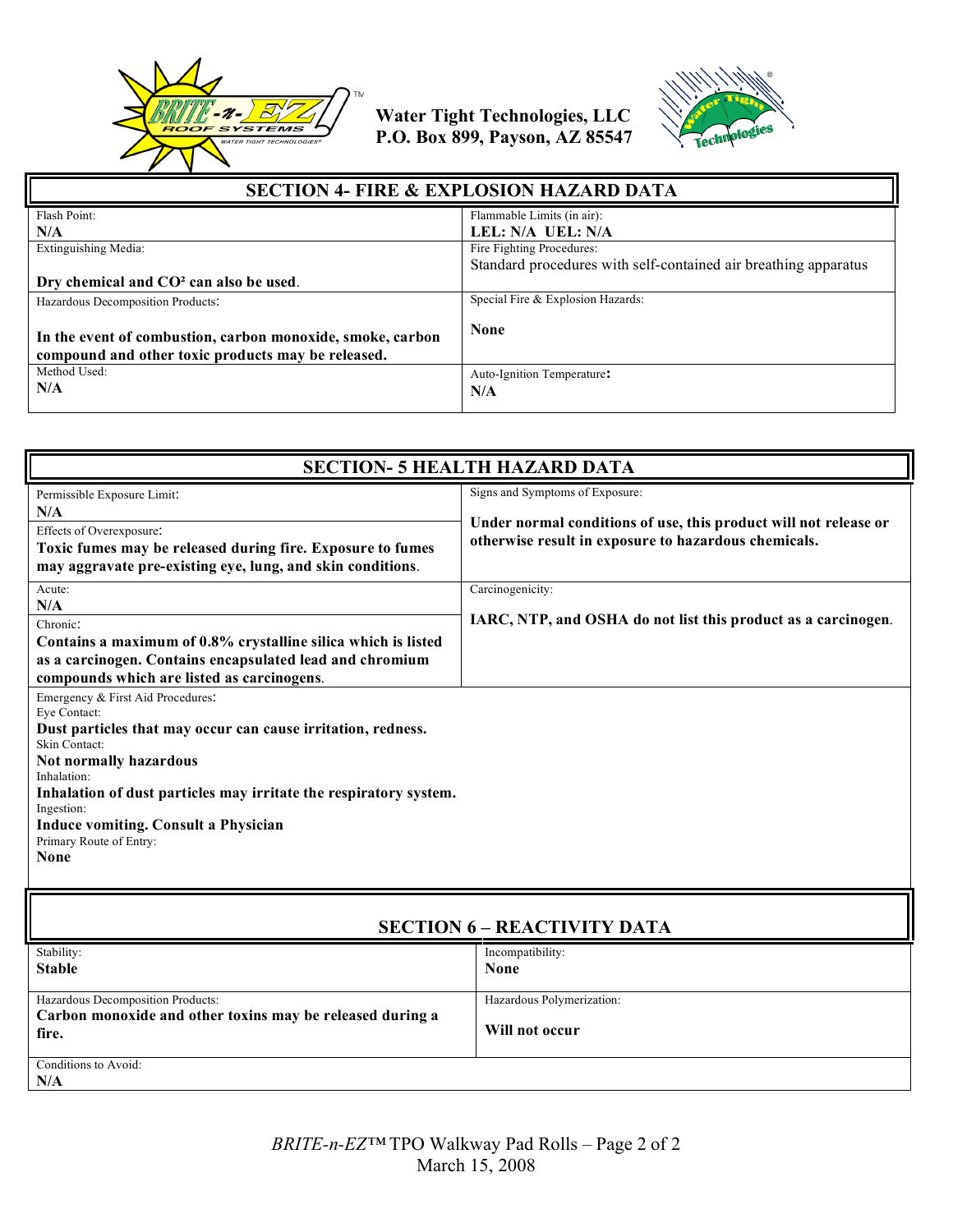



### **SECTION 7 - SPILL OR LEAK PROCEDURES**

Steps to be taken in case material is released or spilled: Small spill:

#### **Scoop or shovel material into sealed containers**.

Large Spill:

**Same as small spill**.

#### Waste Disposal Method:

**If this product becomes a waste, it does not meet the criteria of a hazardous waste as defined under RCRA 40CFR261. Dispose of in accordance with local, state, and federal regulations**.

| <b>SECTION 8 - SPECIAL PROTECTION</b> |                                                     |  |
|---------------------------------------|-----------------------------------------------------|--|
| <b>Respiratory Protection:</b>        | Eye Protection:                                     |  |
| N/A                                   | Safety glasses with side shields recommended.       |  |
| Protective Gloves:                    | Other Protective Equipment:                         |  |
| <b>Not Required</b>                   | None required under normal installation conditions. |  |
| Ventilation:                          |                                                     |  |

**No respirator needed.** 

# **SECTION 9 – SPECIAL PRECAUTIONS OR OTHER COMMENTS**

Storage/Handling:

**Store in cool, dry, well ventilated facility.** 

Other Precautions:

**Store material in original shipping packaging**.

Work/Hygienic Practices:

**Maintain good personal hygiene practices. Product is easily removed with waterless hand cleaner followed by washing with soap and water.**

| <b>SECTION 10 - TRANSPORTATION</b>                                                                                                                    |                                                 |  |
|-------------------------------------------------------------------------------------------------------------------------------------------------------|-------------------------------------------------|--|
| Regulatory Agency:<br>Not Regulated. All components are included in the EPA Toxic<br><b>Substance Control Act (TSCA) Chemical Substance Inventory</b> | Identification Number:<br><b>Not Applicable</b> |  |
| Proper Shipping Name:                                                                                                                                 | Labels Required:                                |  |
| <b>Not Applicable</b>                                                                                                                                 | <b>Not Applicable</b>                           |  |
| Hazard Classification:                                                                                                                                | Other Requirements:                             |  |
| N/A                                                                                                                                                   | <b>Not Applicable</b>                           |  |